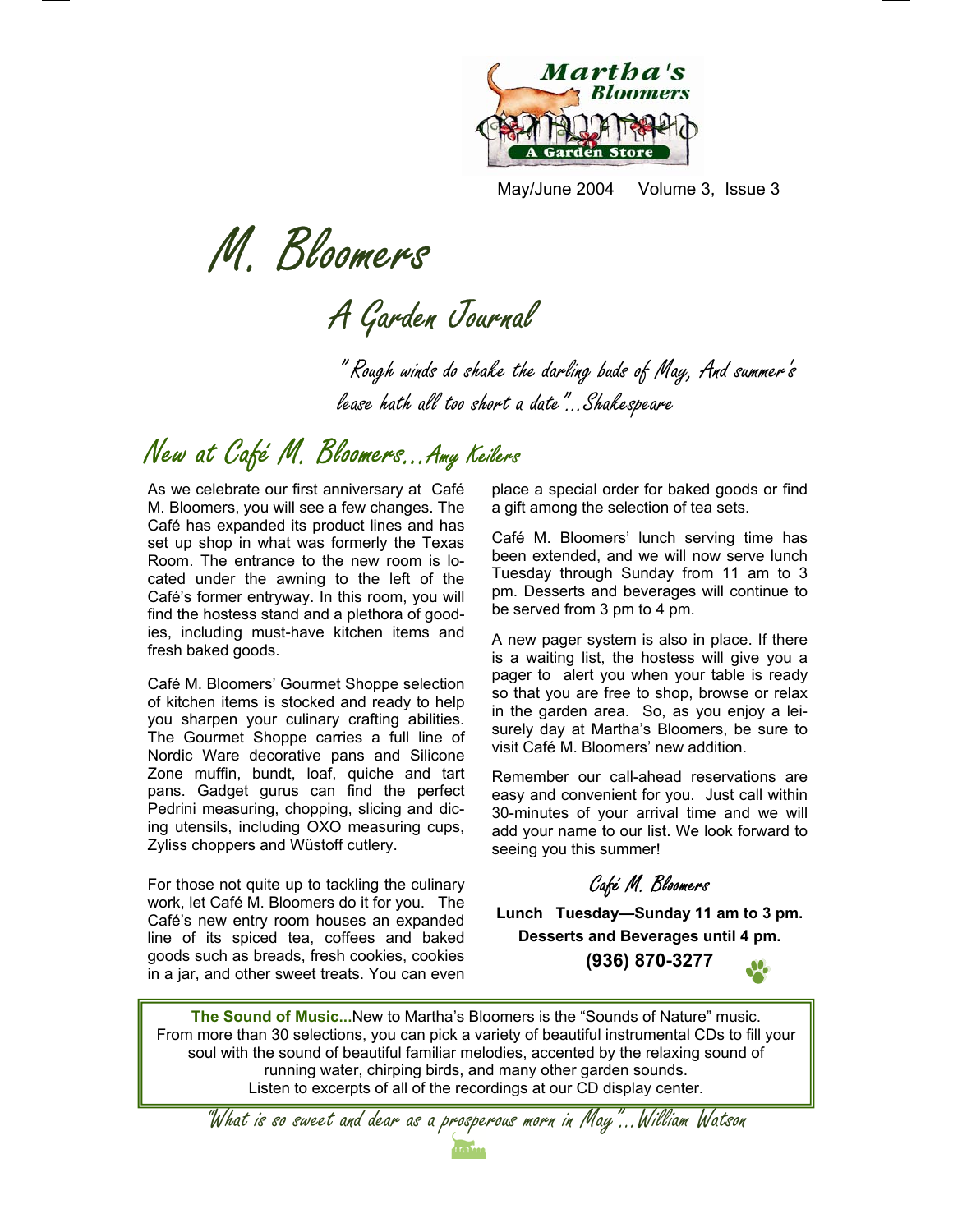# From the Hot House...David Albrecht, Horticulturist

**Lichens...**There have been many questions lately concerning the blue-green or grayish growth on the trunks and limbs of trees. Specifically I am referring to the lichen. Lichens are actually two or sometimes three organisms living and working together as a single unit. These three organisms are fungi, algae, and cyanobacteria.

Fungi are the major component of lichens, but fungi do not have the ability to manufacture food for themselves. They therefore rely on the algae and/or cyanobacteria to manufacture food for them through photosynthesis. The fungus supplies the water and other essential minerals for the algae and/or cyanobacteria to use in the manufacture process. In some cases the cyanobacteria can capture nitrogen from the air and use it as well.

As long as lichens can receive light from the sun, they can grow on many things including rock, sand, metal, plastic, dead wood, and living bark. When seen on living bark, it is often thought to be harmful or damaging to the plant. With few exceptions, Lichens are generally not considered to be harmful to the plant on which it resides.

Since lichens require sunlight, one usually sees heavy infestations on trunks and limbs of trees that are very open to sunlight, thus the tale of "moss on the North side of the tree". Many times these open spots exist because the plant is in poor health. Therefore, good plant health is the best defense against lichens. In fact, there are currently no pesticides registered for the control of lichens commonly found on trees.

If one was concerned about the cosmetic appearance of the tree, they could physically remove the lichens. Since lichens are very, very, very slow to grow, it would be quite a length of time before they would reappear.

# Basilmania!....Ann Wheeler, Log House Herb Farm

History tells us that the word basil connects this genus with an ancient mythical beast, the basilisk, the mythical king of serpents. Ironic, isn't it, that the link between basil and basilisk gave this now-favorite a long-lasting bad reputation in the past; in the Victorian language of flowers, basil even symbolized hatred!

As summer approaches, Basilmania strikes— causing herb lovers to behave in a most irrational manner! We all rush to Martha's Bloomers in search of this greatest of all culinary herbs as the warm temperatures arrive.

No matter — all in good time, for the earliest basils can be potted up in clay pots and kept indoors in sunny spots, taken outdoors when a warm day occurs, moved into the sunshine wherever it appears, and then planted in the garden when the time is right. And the time is right when nighttime temperatures stay between 55° and 60° F consistently. When nighttime temperatures stay above 65°, basil responds with "thunderous growth", according to Dr. Art Tucker, co-author of The Big Book of Herbs. You've probably witnessed the phenomenon!

A member of the very large mint family, basil has the square stem and opposite leaves we associate with mint, but a more detailed general description if fraught with difficulty, because of the great variety of leaf size, plant size, colors, scents and flavors of the basil family. About 64 species comprise the genus Ocimum, and they are native to the tropics and subtropics of both the Old and New world, especially Africa. Cultivars of basil may smell and taste of anise, camphor, cinnamon, clove, eucalyptus-carnation, lemon, thyme, or other scents. The spicy odors of many cultivars, not usually considered culinary herbs, can add unusual flavors and fragrances to quite ordinary recipes.

Only one remedy for Basilmania has been found: plant them all and enjoy the beauty, the fragrance, and the many flavors they bring to the garden and the kitchen.

"May and June. Soft syllables, gentle names for the two best months in the garden year"...Peter Loewer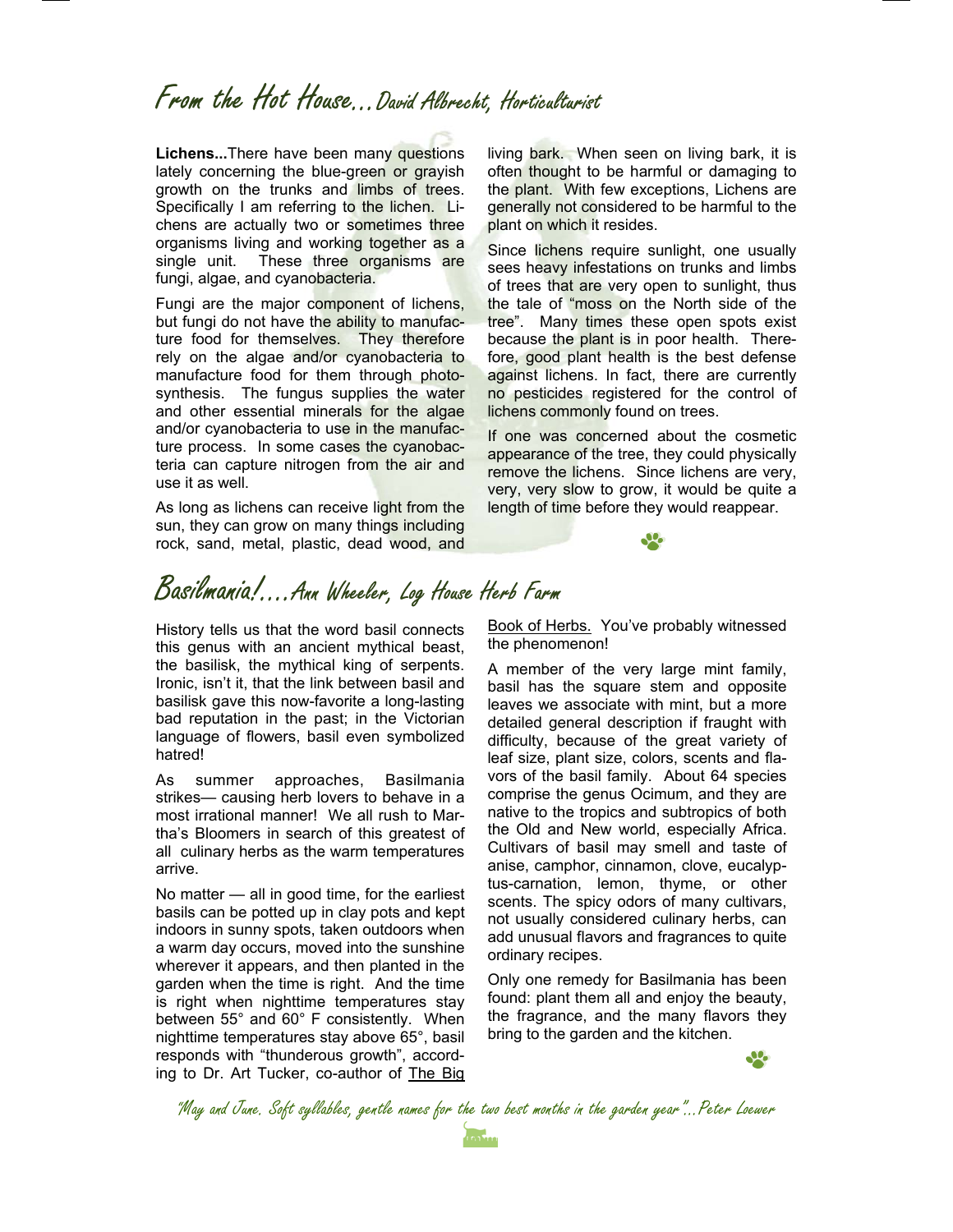# Decorating Tips…Tricia Barksdale, Petals 'n Bloomers

**Home, Sweet Home becomes Hive, Sweet Hive**...The last few years since 9/11 have seen our society "cocooning" - settling in, getting comfortable, and creating a safe place in our homes for our families. Just as in nature, cocoons are temporary, emerging into butterflies or moths.

Now, the trend to cocoon is morphing into a new phase. "Hiving" is the current buzz word that describes many American lifestyles. We are now ready to reach out and reconnect, says J. Walter Smith, president of Yankelvich Partners. His recent consumer tracking trend coined the "hiving" term.

Hiving is about inviting others into your home to enjoy it with you. And the necessary ingredient (according to this floral designer) is flowers, flowers and lots of flowers!

Nothing more than flowers generates the warmth and welcome we want to extend to our guests as they enter our homes. Try a wreath on the front door as it is the first im-

## Organics...Sharon Murry, Staff

**Warm Weather Worries...**As we get into the warmer weather, we also encounter more disease and insect problems on our plants, vegetables, shrubs and trees. Everything that has been hibernating over the winter seems to come alive. A good organic program all year long can help combat these warmer weather worries.

Starting now and through the summer months, try the Dirt Doctor's (Howard Garrett's) recipe for Garrett Juice for a foliar or soil fertilizer. Mix the following in a gallon of water: 1 cup of compost tea, 1 oz. liquid seaweed, 1 oz. blackstrap molasses and 1 oz. apple cider vinegar. Spray this

pression of your hospitality.

A bucket of cut herbs provides fragrance in the kitchen. An old china cream or sugar bowl with short-stemmed garden flowers in the bathroom indicates your attention to detail.

...flowers throughout your home will make you smile...

And, of course, flowers on the dining table in an antique pitcher or favorite heirloom piece completes the setting. You will find this informal

display of flowers throughout your home will make you smile, whether you have company or not.

#### **Remember:**

**Mother's Day** -- Sunday, May 9th! **Prom**—corsage and boutonniere orders. **Graduation**—party floral arrangements. **Bridal shower/luncheon**—centerpieces.

> Send a Smile Any Day! Petals 'n Bloomers Florist provides local and worldwide delivery. **(936) 825-8577**

> > **SP**

mixture on the foliage of your plants weekly or use a watering can to drench the soil around your plants or trees.

For disease and insect control add:  $\frac{1}{4}$  cup garlic or garlic/pepper tea or 1 oz. orange oil. For fire ant killer add: 2 oz. citrus/orange oil to a gallon of Garrett Juice. The basic Garrett Juice recipe plus garlic is very good at controlling black spot on roses. Spray your rose bushes weekly with the Garrett Juice.

If you do not feel up to making your own Garrett Juice, the ready made Garrett Juice may be purchased in a ready to use liquid.

Jo.



"Like a welcome summer rain, humor may suddenly cleanse and cool the earth the air and you"...Langston Hughes

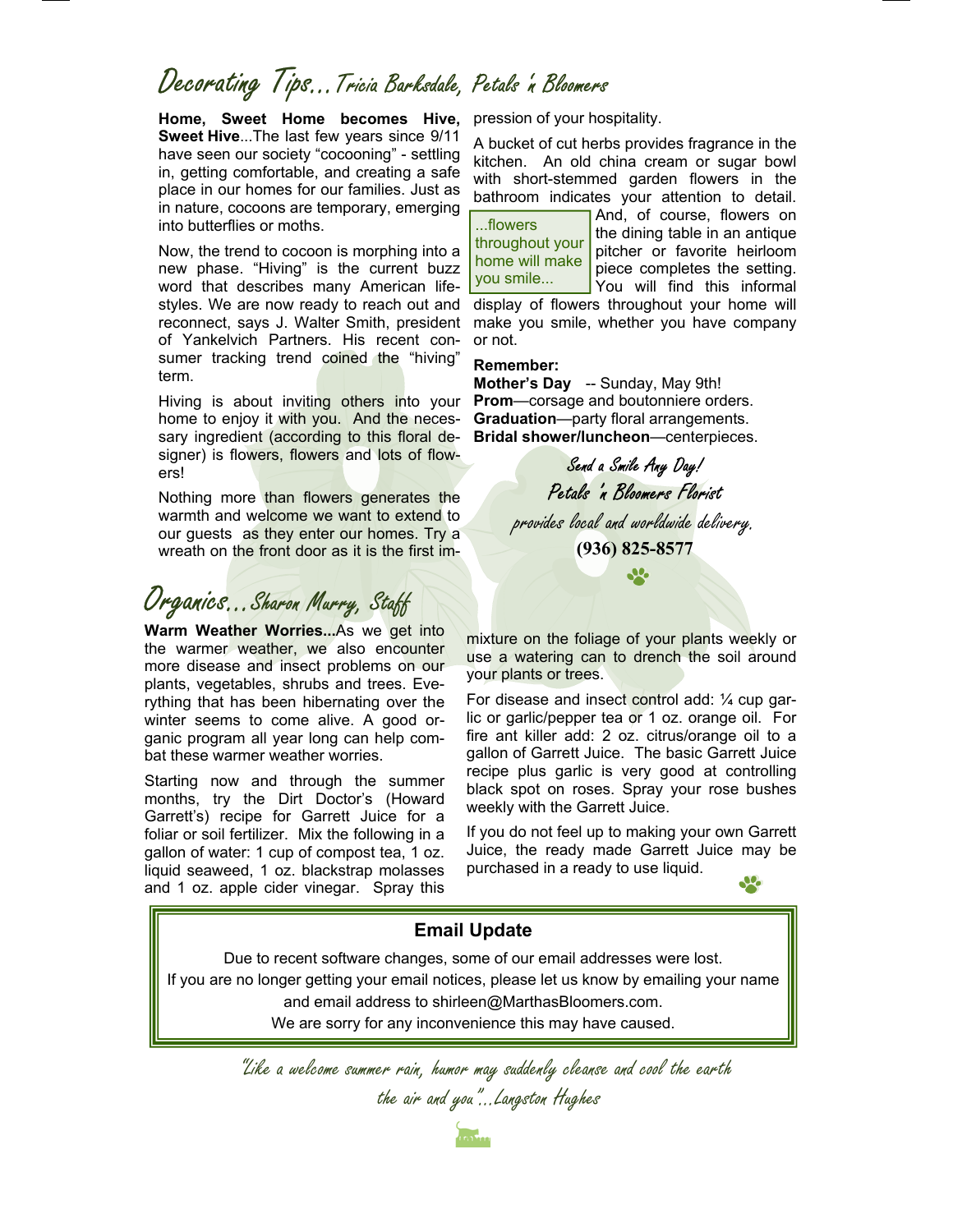### Landscapes…Tim Kiphart, Landscape Staff

What do horticulture, botany, gardening, and ecology all have in common? If you answered plants, you are correct. While each of these disciplines share plants as a common denominator, only ecology looks at the direct and indirect interactions…cause and effect. So, if you are interested in backyard wildlife, our charge is to become **ecological gardeners**.

**Take a Walk on the Wild Side: Pointers for Backyard Wildlife...**With over six million people now inhabiting the planet, there is an overwhelming amount of habitat loss and fragmentation occurring, especially for wildlife. We all pretty much understand habitat loss, but habitat fragmentation may be a tad grayer. Simply put, as an area is reduced, fewer plants and animals can be supported.

The bottom line to sustaining backyard wildlife—non-game species like butterflies, birds to include hummingbirds, toads, frogs, lizards—is providing food, shelter, habitat, and water. Food and water are self-explanatory. Shelter is where an individual species resides, while habitat is the neighborhood.

Most urban yards are too sparsely planted to support wildlife. There is little food, shelter, or habitat. In order to promote habitat and shelter, wide beds, 6-20 feet, need to be planted densely, with a greater variation in types and heights of plants. "Vertical layering" and plant diversity is key to providing for the greatest wildlife diversity; mix small trees, large shrubs, small shrubs, perennials, ornamental grasses, and groundcovers. Lizards and frogs will utilize rock walls.

Water is a backyard wildlife magnet. Research has shown that during migration, neo-tropical birds can hear the sound of running water from as far away as two city blocks away. Water quenches thirst, cools the body, and gives our feathered friends a place to groom and frolic. A pond provides habitat for the glorious dragonflies, and melodious toads and frogs.

At our house, we use a large 36" ceramic saucer. Believe me it gets plenty of use

from the resident bluebirds. We stand at the kitchen window and watch the family of 11 splashing and preening. Hummingbirds love the plastic misting systems that are sold for outdoor evaporative cooling. Butterflies need a place to "puddle". Remember, to be usable; the water needs to be clean and accessible. A common mistake is making the source too deep.

Feeders are an excellent way to augment the available food choices. Augment is the key word here. In no way should feeders be the ONLY source of food. All this does is make co-dependent wildlife. We want to supplement and provide for greater wildlife diversity. The more nut, berry, and seed producing plants in the landscape the better. Leave hummingbird feeders up in the winter, and monitor for activity. Due to habitat destruction in Mexico, Central and South America, many more species are over-wintering here. Most prepackaged hummingbird food contains red dye, which is toxic and not necessary to attract hummers. A 4 to 1 solution of water and sugar is standard fare.

Insects play a vital role as a major food source, and only a tiny minority are detrimental to man and plant. Work on being more tolerant of insects. Most backyard wildlife is extremely sensitive to chemical exposure. Discontinue the use of broadspectrum chemicals and let nature come back into equilibrium. Spot treat if necessary. A healthy garden does not have major insect problems if the web of life is working properly.

One point warrants repeating…DIVERSITY. If we plant a diverse landscape, it will increase our backyard wildlife potential, while it decreases the affects of environmental extremes, insects, and diseases.

*NOTE: For those interested in backyard wildlife, the Texas Parks and Wildlife Department has a certification program— Texas Wildscape. See their website http:// www.tpwd.state.tx.us/nature/wildscapes/*

For the landscape of your dreams, call our Environmental Designer, Wanda Jones **(936) 825-7777 ext. 104**

"The month of May has come, when every lusty heart beginneth to blossom"...Sir Thomas Malory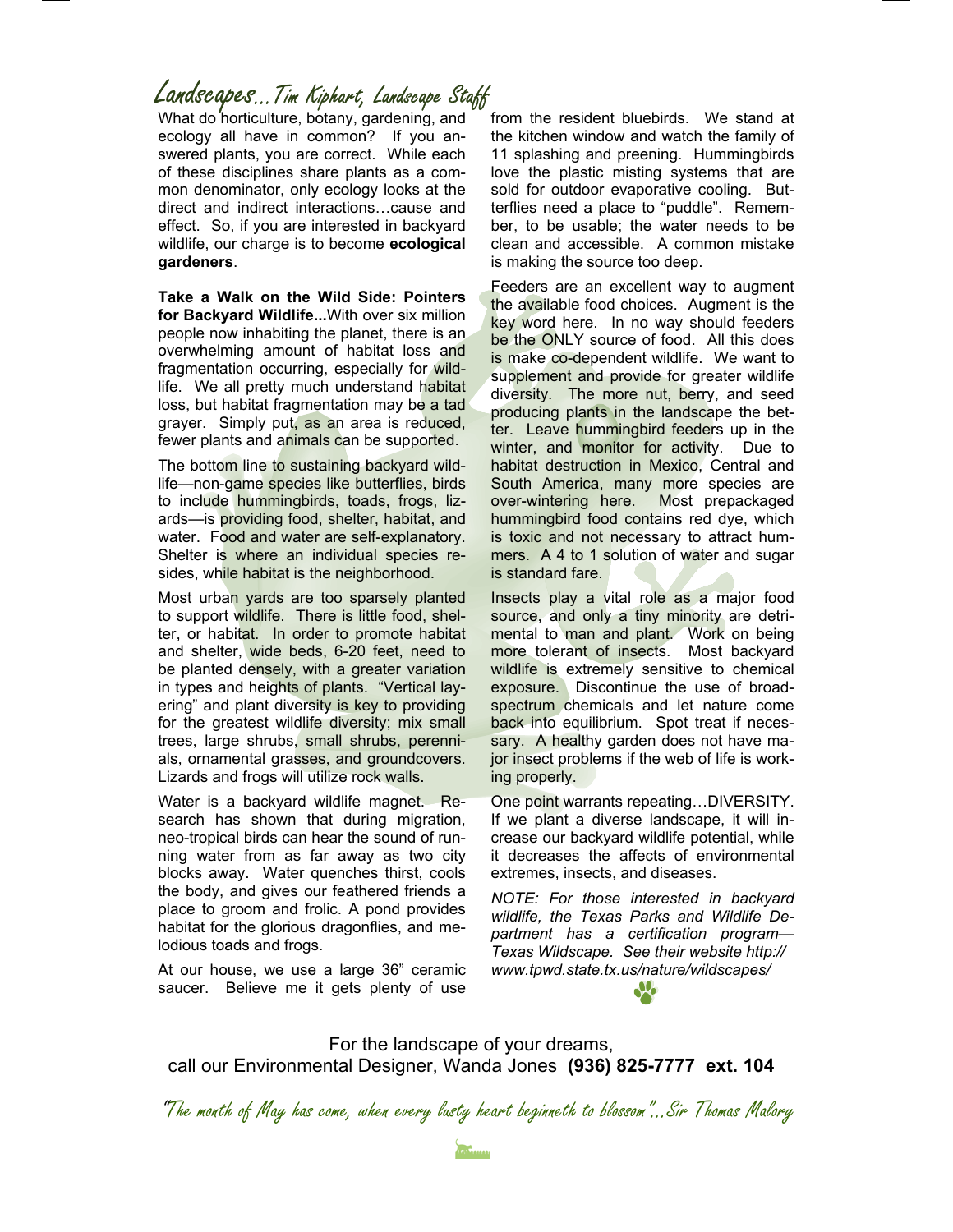Ask Martha & Bloomer….



**Dear Martha:** Some of my house plants have outgrown my house! What should I do?

 **Martha here...**Move them outdoors and plant them in the ground.

**Dear Bloomer:** Whew, do I need a catnap!

 **Bloomer here…** Be careful not to over do it these busy gardening days. Work steadily but know when to stop. Drink plenty of water and stop to smell the flowers!

What's Cooking at Café M. Bloomers...Amy Keilers

Summertime is quickly approaching, and that means it is time to dust off the grill and get ready for some outdoor entertaining. If you are tired of an average grilling repertoire, enroll in one of Café M. Bloomers' cooking schools taught by Molly Fowler to spice up your summer cuisine. Daytime cooking school demonstrations are 1½ hours long and each attendee will be served a sampler lunch plate of all recipes. Evening cooking schools are 2½ hours long and students will enjoy each item prepared throughout the evening.

Upcoming cooking schools include:

"Easy Patio Entertaining" - May 11, 10:30 am "Outdoor Grilling" - May 18, 6:30 pm "Cool off the Kitchen" - June 15, 10:30 am "Mexican Fiesta" - June 29, 6:30 pm

For a complete list of cooking schools, dates and times, check the calendar in this newsletter. For more information call

#### Café M. Bloomers

**Lunch Tuesday—Sunday 11 am to 3 pm. Desserts and Beverages until 4 pm.**

**(936) 870-3277**

Café M. Bloomers

Lunch served Tuesday—Sunday 11 am to 3 pm. Desserts & Beverages until 4 pm.

Enjoy a glass of wine and lunch out on the patio.

"A swarm of bees in May is worth a load of hay; A swarm of bees in June is worth a silver spoon"...Rhyme from England